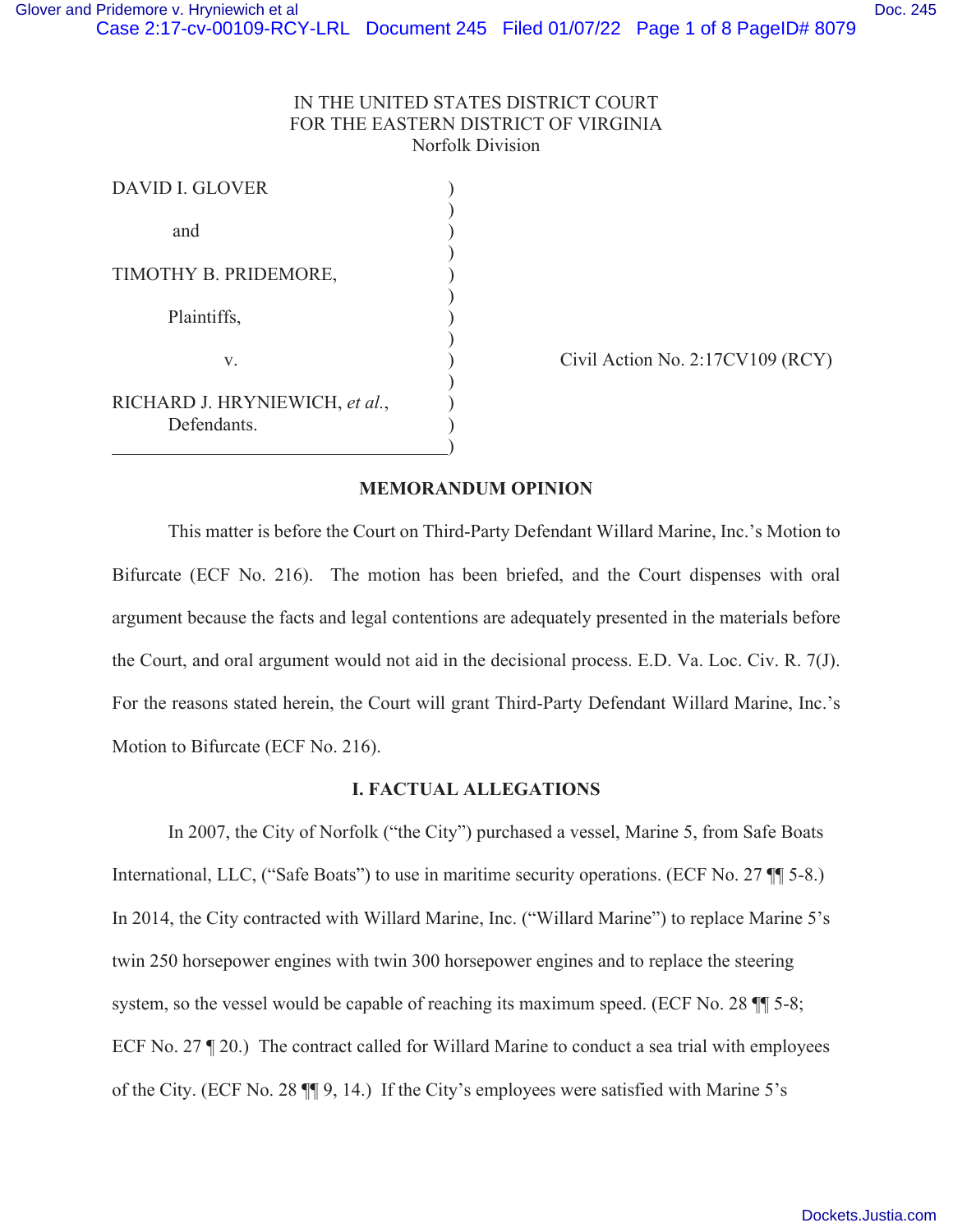performance during the sea trial, they would accept delivery of the vessel on behalf of the City. (*Id.* ¶ 14.)

The City claims that the contract with Willard Marine required Willard Marine to obtain workers' compensation, commercial general liability, and excess insure coverage. (*Id.* ¶ 19.) Further, the City was to be named as an additional insured, and the coverage was supposed to cover the City's representatives during the sea trial. (*Id.* ¶¶ 19-22.) The City alleges that Willard Marine failed to obtain the required insurance policies. (*Id.* ¶¶ 22-24.)

 According to the Plaintiffs, Glover and Pridemore, the following occurred on March 21, 2014. The sea trial was conducted on March 21, 2014. (ECF No. 1 ¶ 7.) Defendant Hryniewich ("Hryniewich") and two other city employees were present on behalf of the City. (*Id.* ¶ 8.) Plaintiffs Glover and Pridemore were present on behalf of Willard Marine. (*Id.*) During the sea trial, Hryniewich thought there was a steering and handling issue. (*Id.* ¶10.) After consulting with the other city employees, Hryniewich pushed the vessel to a high speed and made a hard turn. (*Id.* ¶ 11.) The vessel capsized and all those on board were thrown into the water. (*Id.* ¶ 12.) Glover and Pridemore suffered severe injuries and were transported to a local hospital. (*Id.*; Compl. ¶ 12, *Pridemore v. Hryniewich et al.*, No. 2:17cv110 (E.D. Va. Feb. 23, 2017), ECF No. 1.)

## **II. PROCEDURAL HISTORY**

 Plaintiffs filed their respective Complaints on February 23, 2017. (ECF No.1; Compl., *Pridemore v. Hryniewich et al.*, No. 2:17cv110 (E.D. Va. Feb. 23, 2017), ECF No. 1.)<sup>1</sup> Defendants Hryniewich and the City of Norfolk ("Defendants") filed a Motion to Dismiss or

<sup>&</sup>lt;sup>1</sup> These cases have been consolidated on three separate occasions. On March 6, 2017, the cases were consolidated for the purpose of discovery only. (ECF No. 4.) In a motion hearing on January 15, 2020, the Court consolidated the cases for trial, excluding the contract claim of Willard Marine. (ECF No. 165.) On February 7, 2020, an order consolidated the cases for all further proceedings. (ECF No. 189 at 31.) As such, this opinion will only cite to documents filed in the lead case.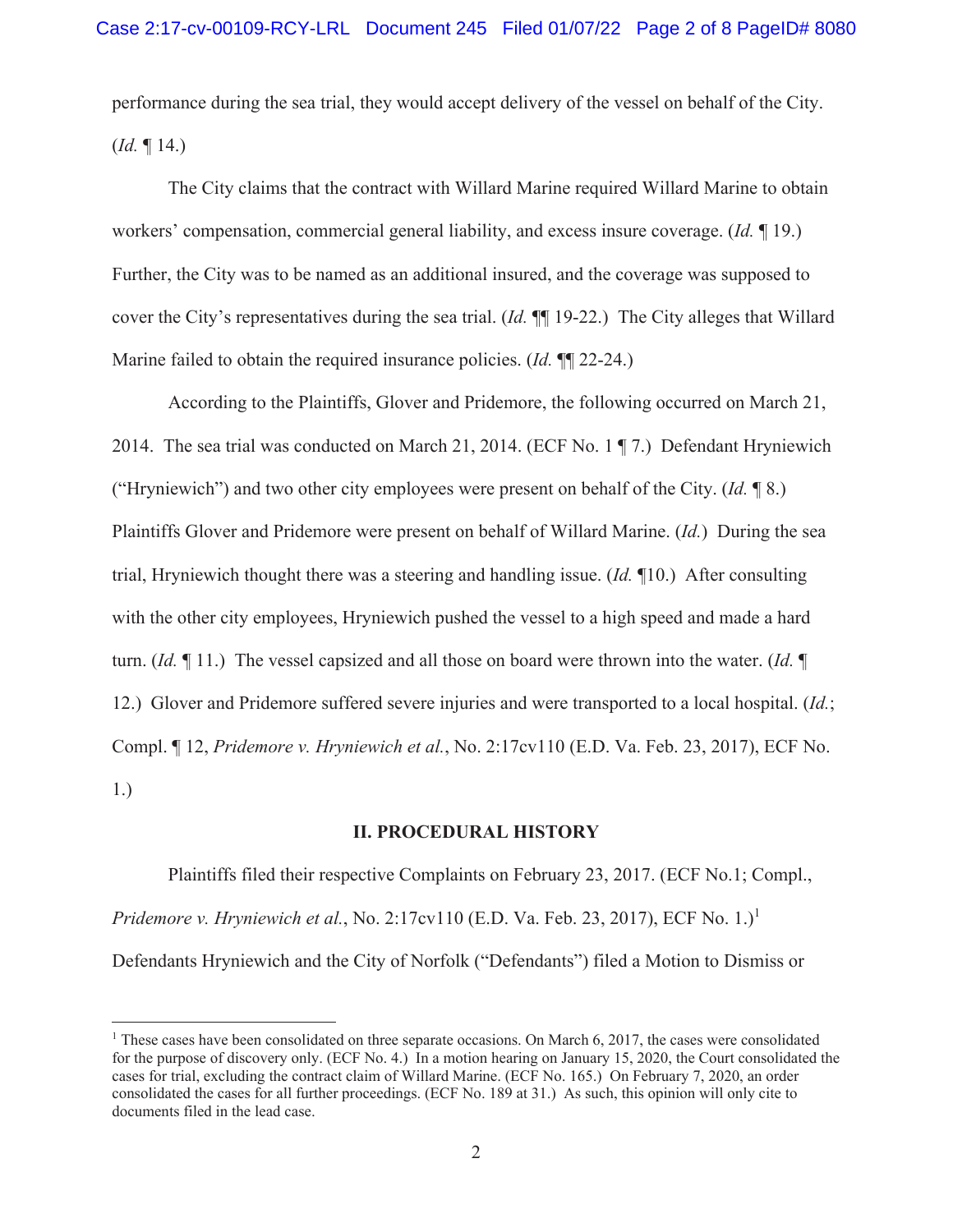Stay on April 4, 2017, based on the abstention doctrine as the Plaintiffs had also filed complaints (the "State Actions") in the Circuit Court for the City of Norfolk ("Norfolk Circuit Court"). (ECF Nos. 5-6.) This motion was granted on August 4, 2017, and the case was stayed pending the Norfolk Circuit Court's ruling on Defendants' Plea in Bar in the State Actions. (ECF No. 11.) The Norfolk Circuit Court sustained the Plea in Bar as to the City and sustained in part and overrule in part the Plea in Bar as to Hryniewich. (ECF No. 12.)

Defendants filed Third-Party Complaints against Willard Marine on October 31, 2017. (ECF Nos. 26, 28.) On that day, Defendants also filed Third-Party Complaints against Safe Boats. (ECF Nos. 27, 29.) Willard Marine filed Answers on December 29, 2017. (ECF Nos. 45- 46.) Willard Marine's Answer to the City's Third-Party Complaint contained a Counterclaim against the City. (ECF No. 45.) The City filed an Answer to Willard Marine's Counterclaim on January 18, 2018. (ECF No. 53.)

On March 9, 2018, the Norfolk Circuit Court certified interlocutory appeal to the Supreme Court of Virginia in the State Actions. (ECF No. 57-1.) On July 20, 2018, Willard Marine filed a Motion to Stay the Third-Party Complaints pending the resolution of the underlying tort actions. (ECF No. 65.) Judge Henry Coke Morgan granted the Motion to Stay the Third-Party Complaints on October 5, 2018. (ECF No. 108.)

On October 9, 2019, the Norfolk Circuit Court granted Motions for Summary Judgment filed by Defendant Hryniewich, on the basis of federal qualified immunity, in the State Actions. (ECF No. 144.) On October 28, 2019, the Norfolk Circuit Court entered orders in the State Actions dismissing with prejudice the suits against Hryniewich but left pending the Third-Party claims against Willard Marine. (*Id.*) On October 31, 2019, the Norfolk Circuit Court entered Agreed Orders in the State Actions indefinitely staying the Third-Party claims pending the resolution of the instant suits in this Court. (*Id.*)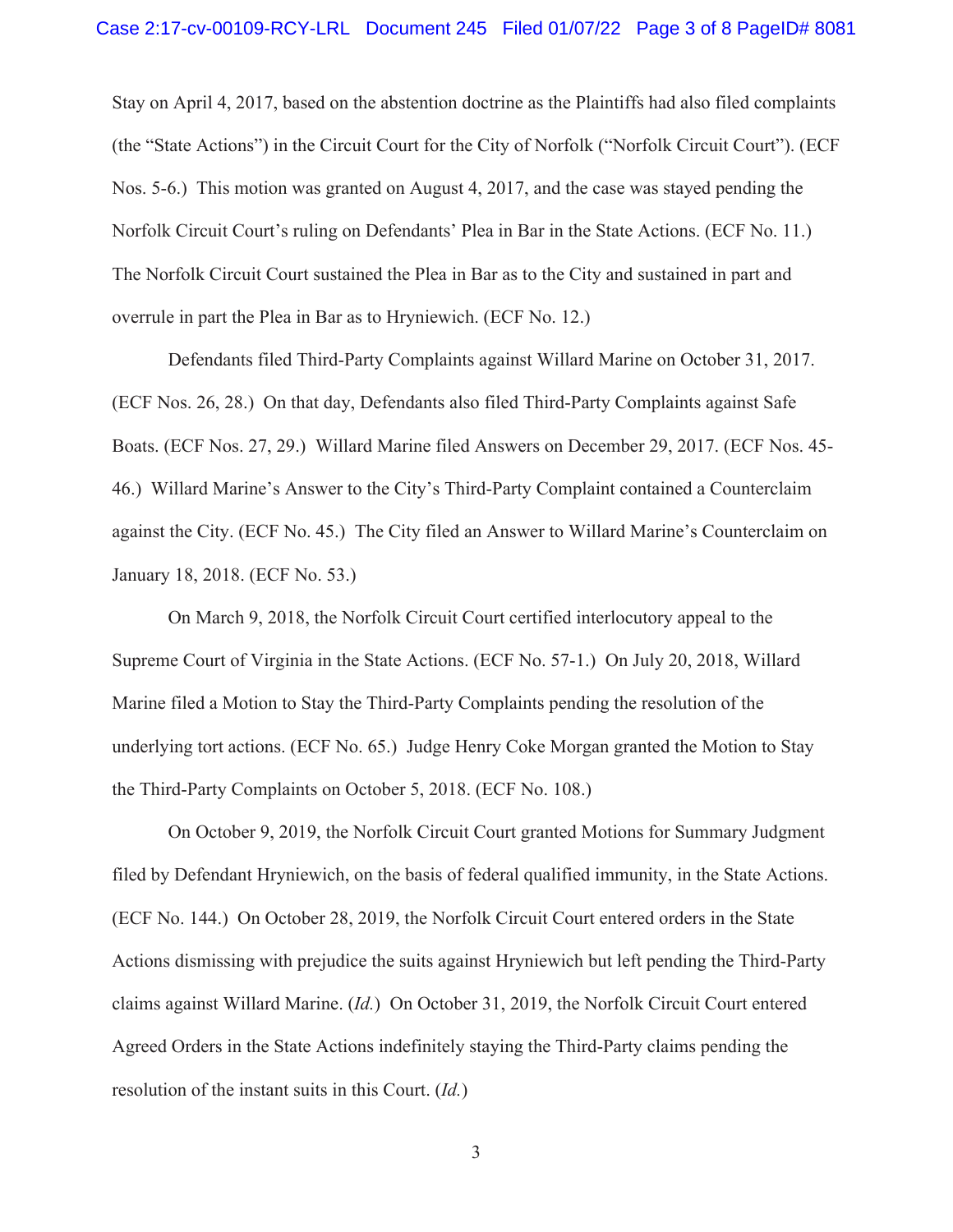The City filed a Motion for Summary Judgment on December 6, 2019. (ECF No. 152). The Court denied this motion during a hearing on January 15, 2020. (ECF No. 166 at 3.) On January 17, 2020, the City filed a Motion to Stay, as it planned to appeal the Court's January 15 ruling once it was memorialized in a written opinion. (ECF No. 167.) On February 7, 2020, the Court issued a written opinion denying the Motion for Summary Judgment and granting the Motion to Stay. (ECF No. 189.) On February 11, 2020, the City notified the Court that it had filed the appeal with the United States Court of Appeals for the Fourth Circuit ("Fourth Circuit"). (ECF No. 190.) On March 5, 2021, the parties notified the Court that the Fourth Circuit had denied and/or remanded the issues presented on appeal. (ECF No. 201.) The Court stayed the case until a scheduling conference could take place. (ECF No. 202.)

On April 1, 2021, the case was reassigned to the undersigned. On April 21, 2021, the Court held a scheduling conference and issued a Rule 16(b) Scheduling Order, thus lifting the stay. (ECF No. 214.) On June 24, 2021, Willard Marine filed a Motion to Bifurcate and a Memorandum in Support. (ECF Nos. 216-217.) No responses or replies were filed with regard to this motion.

#### **III. DISCUSSION**

#### **A. Legal Standard**

 Rule 42 of the Federal Rules of Civil Procedure states that "[f]or convenience, to avoid prejudice, or to expedite and economize, the court may order a separate trial of one or more . . . third-party claims." Fed. R. Civ. P. 42(b). "Only one of the criteria need be met to justify bifurcation." *Am. Sci. & Eng'g Autoclear*, No. 2:07cv415, 2008 U.S. Dist. LEXIS 135355 (E.D. Va. Sept. 22, 2008). Whether to order separate trials is left to the discretion of the trial court. *Westvaco Corp. v. Int'l Paper Co.*, No. 3:90cv601, 1991 U.S. Dist. LEXIS 19566, at \*53 (E.D. Va. May 7, 1991). The main factors to be considered by the court are the interests of judicial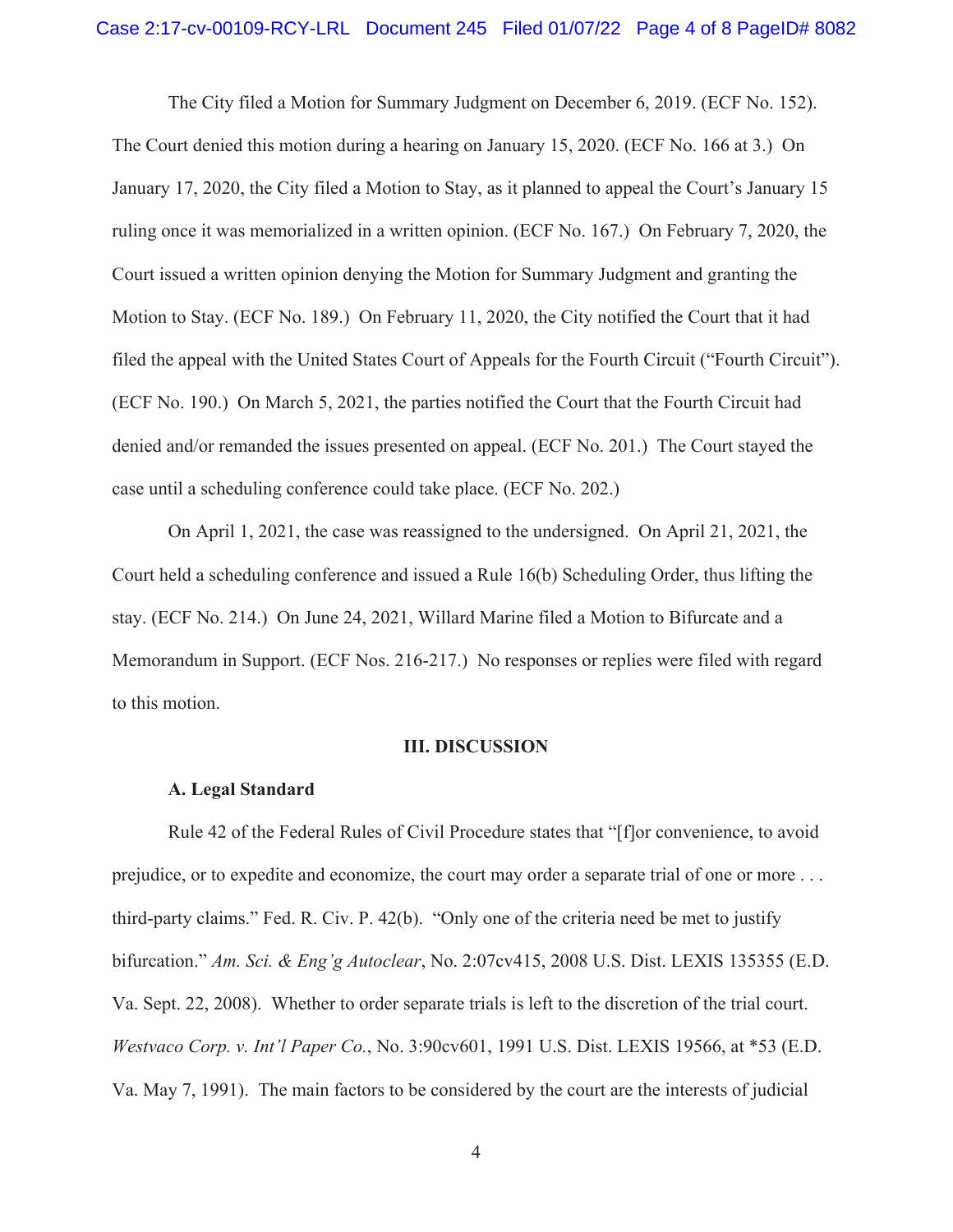efficiency, avoidance of delay or prejudice, and the general ends of justice. *Id.* 

## **B. Analysis**

 The claims ("Willard Marine Claims") that Willard Marine seeks to bifurcate from the underlying liability claims are: (1) the City's claim for breach of contract to procure insurance, (2) Defendant Hryniewich's claim for breach of contract to procure insurance, and (3) Willard Marine's counterclaim against the City for breach of contract for failure to pay for services. (ECF No. 26; ECF No. 28; ECF No. 45; *see* ECF No. 217 at 2.)

 Bifurcation is common in cases involving a plaintiff and defendant litigating liability while the defendant and third-party defendant litigate indemnification and duty to defend. Bifurcation is appropriate in these instance because: (1) the tort issues of liability and damages are usually unrelated to the contract issues of indemnification and duty to defend; (2) the evidence and witness are likely to be different; (3) the ruling on the liability issue may alter or moot the indemnification issue; and (4) having separate trials narrows the issues facing the jury or judge. *See, e.g., Companion Prop. & Cas. Ins. Co. v. U.S. Bank Nat'l Ass'n,* No. 3:15cv1300, 2017 WL 3613874, at \*6 (D.S.C. Aug. 23, 2017) ("Bifurcation in such cases is often thought to increase convenience and efficiency because, if the defendant is found not liable in the first trial, the need for the second trial is obviated, and, if the defendant is found liable in the first trial, such a result facilitates settlement and a potential narrowing of the issues for the second trial."); *Magazzu v. Volmar Servs.*, *Inc*., No. 08cv2078, 2009 WL 5194396, at \*7 (D.N.J. Dec. 21, 2009) ("Although no single factor is dispositive, when deciding whether to bifurcate, a court should consider whether: (a) there will be overlap in testimony and evidence between the two proceedings, (b) the issues to be decided at trial are complex and the factfinder is likely to become confused, (c) bifurcation will promote settlement, and (d) a single trial will cause unnecessary delay.") (internal quotation marks omitted); *Williams v. CSX Transp., Inc.*, No. 01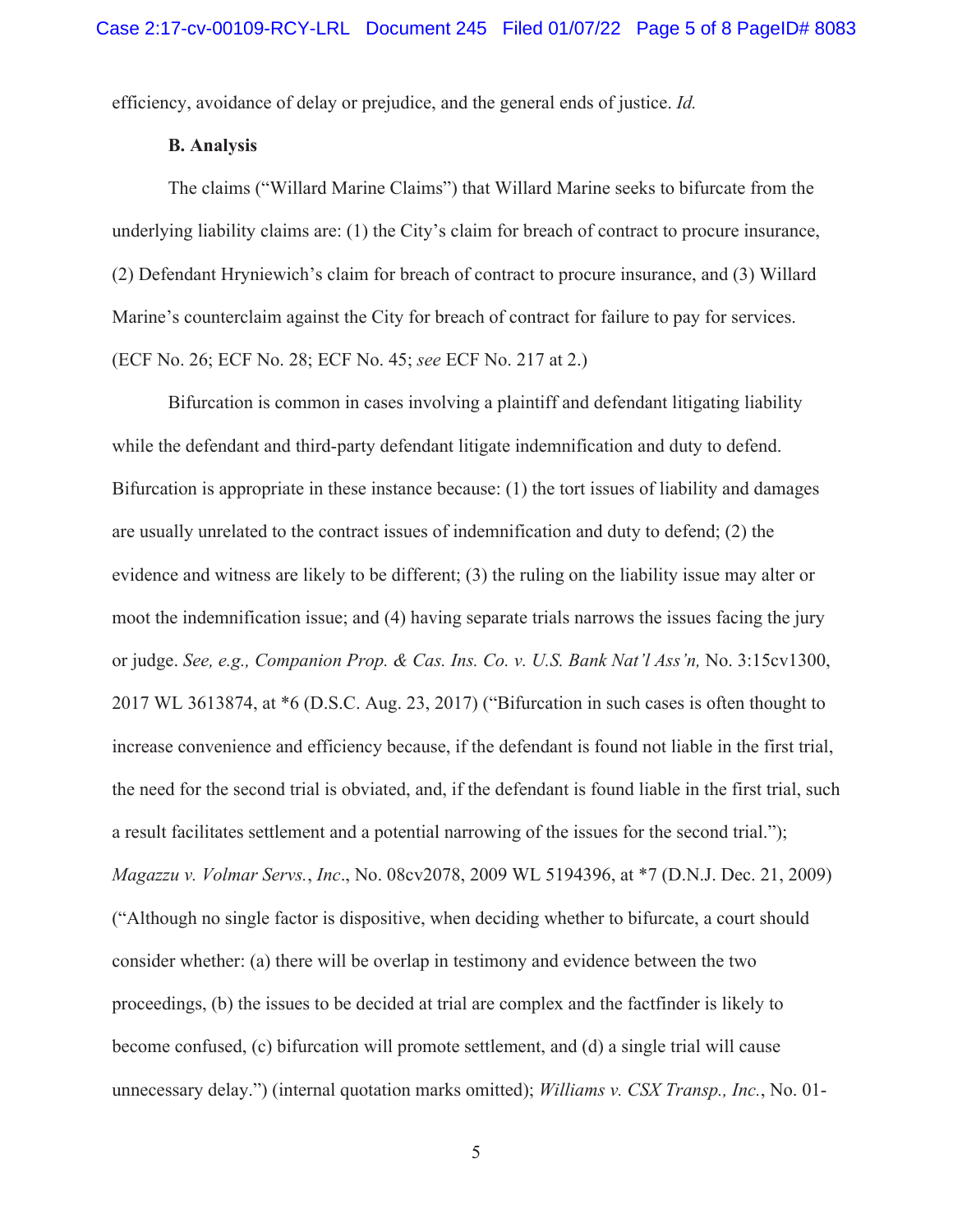3433, 2002 WL 31618455, at \*2 (E.D. Pa. Nov. 15, 2002) (granting bifurcation even though the first trial would not moot the second trial, as the first trial would change the nature of the second trial). Bifurcation is inappropriate when: (1) the issues are linked, (2) the evidence overlaps, or (3) separate trials would unreasonably prolong litigation. *See, e.g., Leite v. Severstal Sparrows Point, LLC, No.* 09-0742, 2010 WL 5148423, at \*2 (D. Md. Dec. 9, 2010) (denying a motion to bifurcate as the issues were not complex, the trials would require the same witnesses, and it was speculative that separate trials would be more efficient); *Papineau v. Brake Supply Co.*, No. 4:18cv168, 2021 WL 1881650, at \*6 (W.D. Ky. Apr. 2, 2021) (denying a motion to bifurcate as separate trials would involve overlapping evidence).

 Bifurcation would likely alter the indemnification issue and would narrow the damages issue for the factfinder without unreasonably prolonging litigation. In *Live Nation Worldwide, Inc. v. Secura Insurance*, a concert producer contracted with a security company to provide security for one of its concerts. 298 F. Supp. 3d 1032, 1033 (W.D. Ky. 2018). The concert producer alleged that the contract required the security company to get insurance that named the concert producer as an additional insured. *Id.* After two concert goers sued the concert producer, the insurer refused to defend or indemnify the concert producer. *Id.* at 1034. The concert producer then sued the insurer under a theory that the policy did cover those claims and, in the alternative, sued the security company for breaching the insurance clause of the contract. *Id.* The court granted the motion to bifurcate, noting that deciding the first claim may render the second claim moot. *Id.* at 1037. Likewise, if the Defendants, in the present action, are found not to be liable to the Plaintiffs, the damages alleged in a second trial for indemnification and duty to defend would be radically different. By having a more certain damages figure, the parties may be able to reach a settlement agreement and avoid a second trial all together.

Bifurcation would simplify the substantive issues before the factfinder and would not

6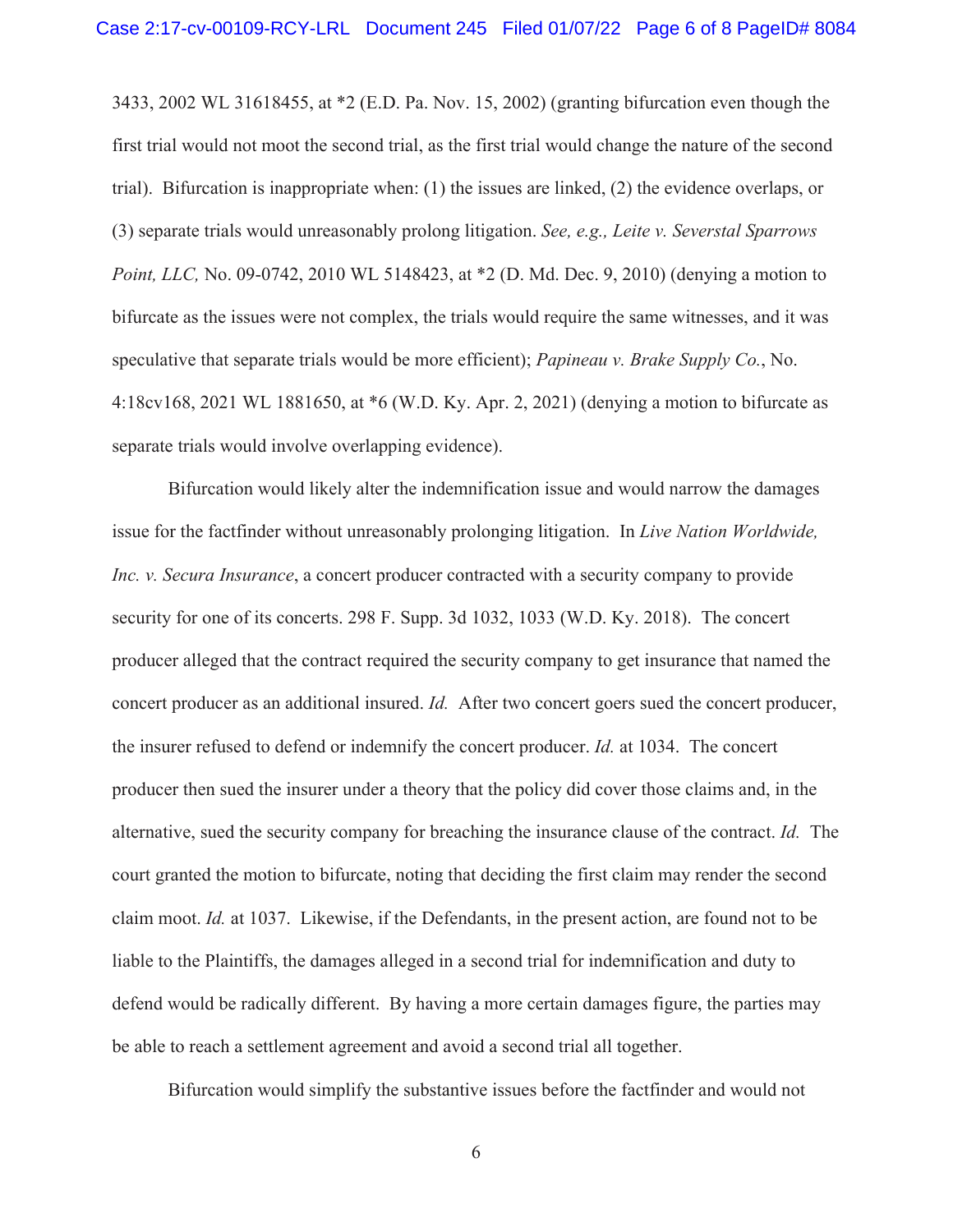produce overlapping evidence. In *Magazzu v. Volmar Servs.*, the plaintiff was a subcontractor, employed by the third-party defendant, providing roofing services for the defendant. 2009 WL 5194396, at \*1. The plaintiff fell off a 35-foot roof and sued the defendant for negligence. *Id.* at \*2. Then, the defendant sued the third-party defendant arguing that it was contractually required to provide indemnification. *Id*. The court found that the claims should be bifurcated. *Id.* at \*7. The court's first rationale was that the claims were distinct and independent. *Id.* Second, separate trials would avoid confusion about the parties' respective relationships and liabilities. *Id.* Conversely, in *Papineau v. Brake*, the court denied a motion to bifurcate because the claims were related and there was a high likelihood of overlapping evidence. 2021 WL 1881650, at \*3- 4. In that case, the plaintiff was diagnosed with mesothelioma and sued a manufacturer of a product containing asbestos. *Id.* at \*1-2. The defendant product manufacturer then filed thirdparty claims against other manufacturers of asbestos-containing products. *Id.* The defendant's theory was that the third-party defendant manufacturers made the products that defendant sold to plaintiff's employer and as such should be liable for plaintiff's injuries. *Id.* at \*2-3. The court found that these claims all depended on the plaintiff's occupational exposure to asbestos and would rely on the same set of facts. *Id.* at \*3. The claims would also rely on the same witnesses and experts. *Id*. at \*4.

 The claims at issue in the present action are similar to those in *Magazzu* and distinguishable from those in *Papineau*. Here, the underlying claims are tort-based negligence claims arising out of the conduct of Hryniewich during the sea trial, while the third-party claims are contract-based claims related to the business transaction between the City and Willard Marine before the sea trials. They are separate and independent. Unlike *Papineau*, the facts are likely to be different since the claims arise out of different events. Most of the evidence and witnesses would be different as well.

7